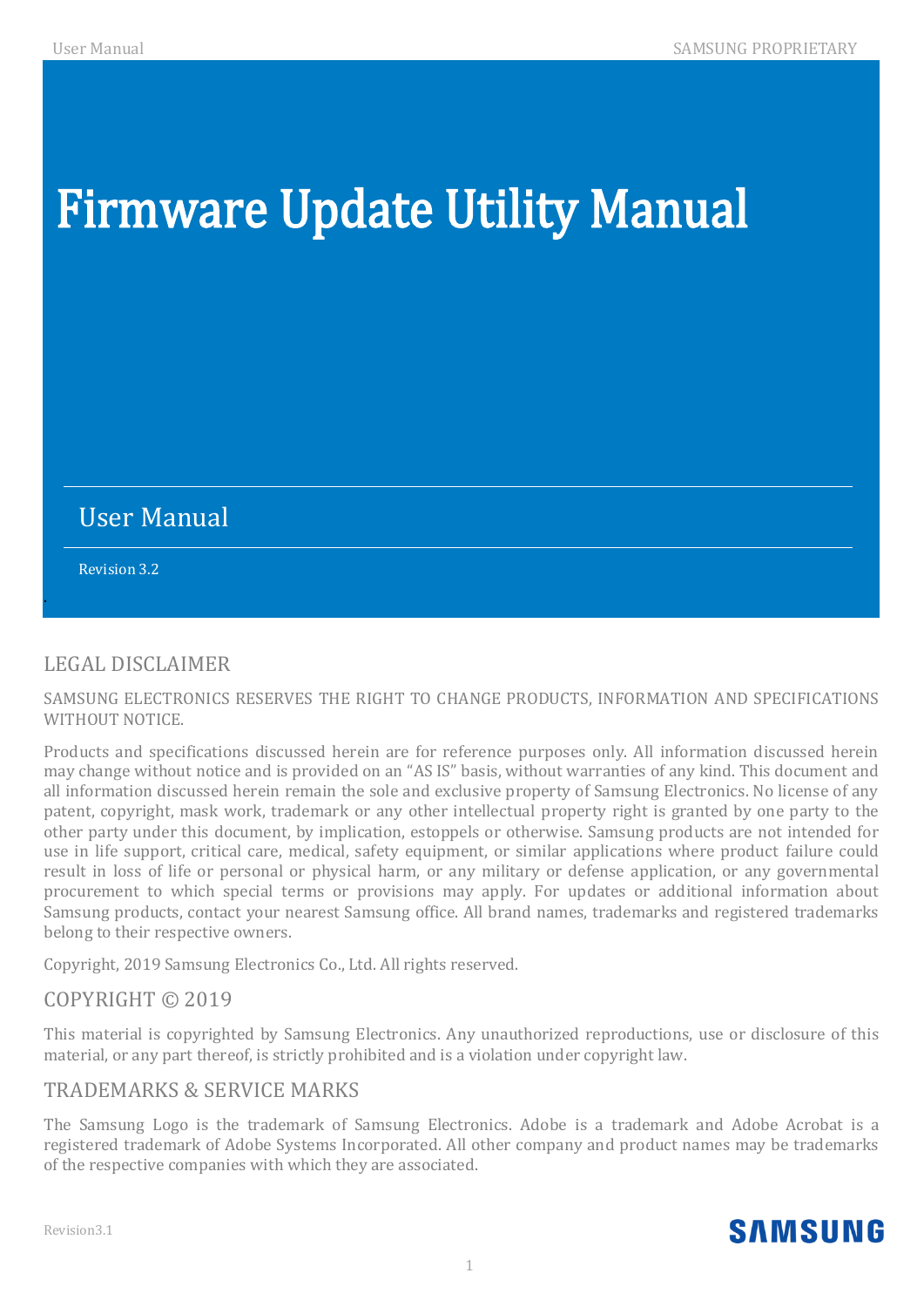## Product Overview

#### Introduction

The "Samsung Solid State Drive (SSD) Firmware Update Utility" (hereinafter called Samsung Firmware Utility) will enable users to update firmware on specific Samsung SSD's connected to the computer.

This Samsung Firmware Utility supports All Samsung Brand SSDs. Samsung may provide new firmware, in order to improve its SSD performance, compatibility, or user environment. A firmware update is recommended whenever the latest firmware version is released.

#### **Cautions**

1. This Samsung Firmware Utility supports All Samsung Brand SSDs. If you use other models of Samsung SSD, please check www.samsung.com. If you have a computer with a Samsung SSD preinstalled, please contact the manufacturer of your computer.

2. To prevent any potential damage from the SSD initialization and partial or entire data loss during the firmware update, it is highly recommended that users back up (save a copy of ) all data stored on the Samsung SSD to other storage devices before executing the Samsung Firmware Utility.

3. The SSD must be connected to the system at all times with stable power being supplied during the firmware update process. If the SSD device cable is disconnected or power is shut down during the firmware update process, the SSD may be permanently damaged or rendered inoperable.

4. Samsung does not take any liability for any kind of data loss and restoration that may occur while the Samsung Firmware Utility is running. It is highly recommended that you familiarize yourself with this Firmware Update Manual before executing the firmware update.

\*Note: The firmware update is not mandatory for those who encounter no problem with installing and using the Samsung SSD product. Therefore, it is up to the user whether or not to execute the firmware update.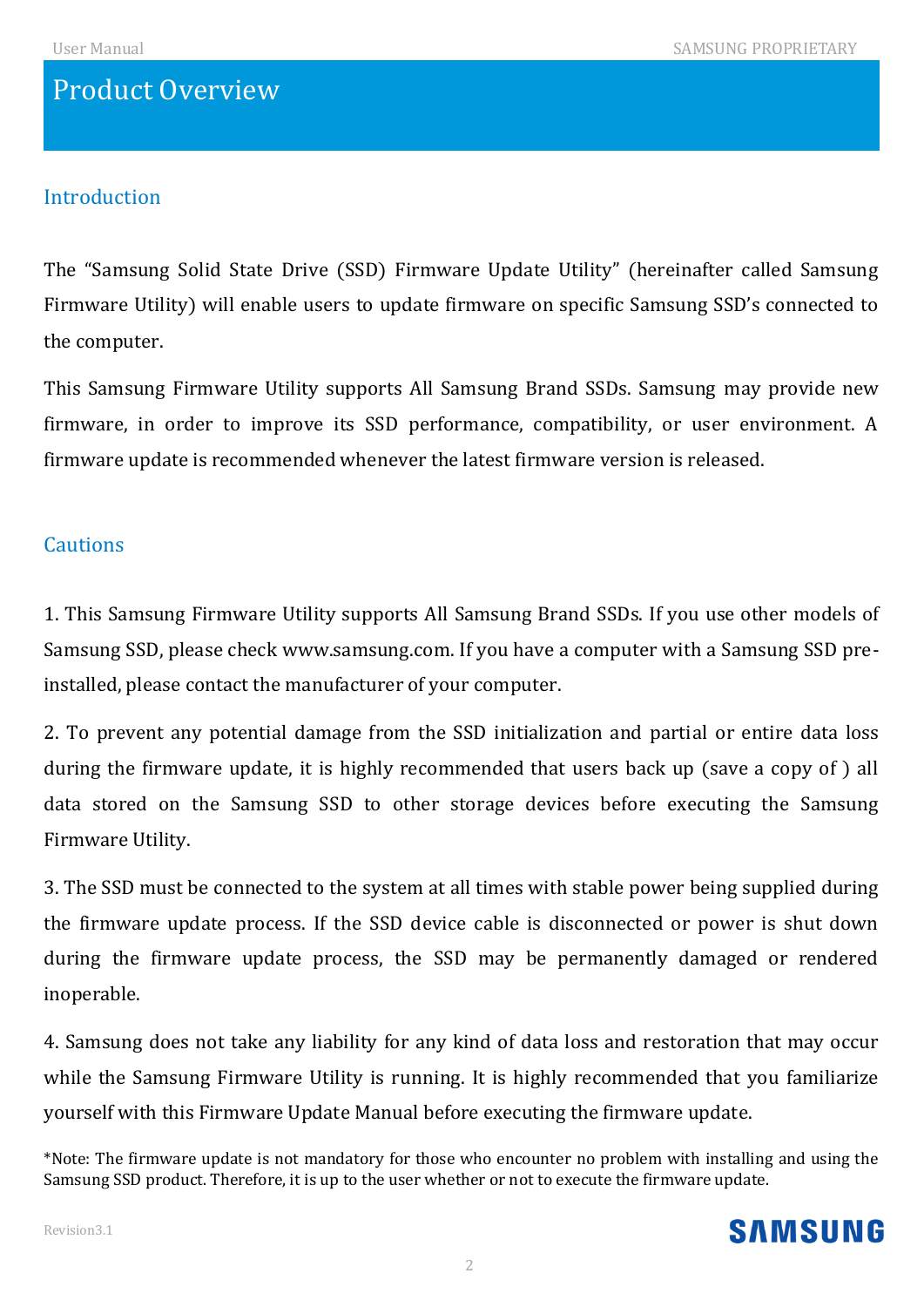## Product Overview

#### System Requirements

The Samsung Firmware Utility is Linux-based firmware update utility software. Be sure to check if the following requirements are satisfied before installing and using this product.

#### Hardware Requirements

- 1. Samsung SSD
- 2. USB Flash Disk (Minimum 30 MB capacity)

#### Software Requirements

1. UNetbootin (freeware) software is required for creating bootable USB.

#### Precondition

Before entering recovery process, connect the Samsung SSD device-to-be repaired as a secondary device and backup all data. After backup, proceed to following procedure introduced next step by step.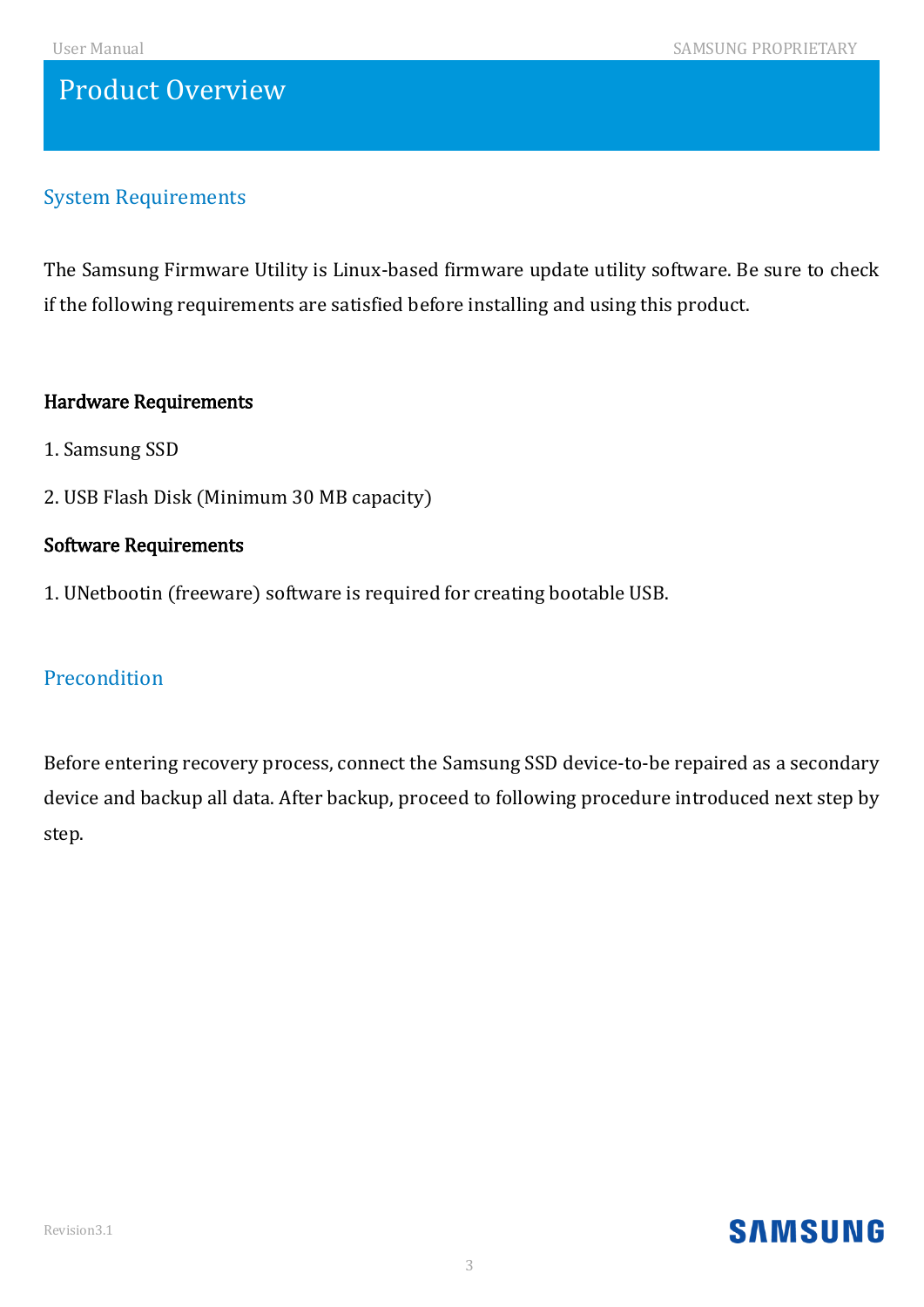## Creating a Boot Disk for the Firmware Update

- 1. Download the freeware UNetbootin. https://unetbootin.github.io/
- 2. Run the UNetbootin.
- 3. Select the 'Diskimage' in Radio Button.
- 4. Select the Samsung Firmware Utility ISO file in Diskimage ISO.
- 5. Select USB Bootable Disk in Drive.



Figure 1. UNetbootin(Windows, Linux, Max)

- 6. Click OK
- 7. Restart the computer and boot from USB for Firmware Update.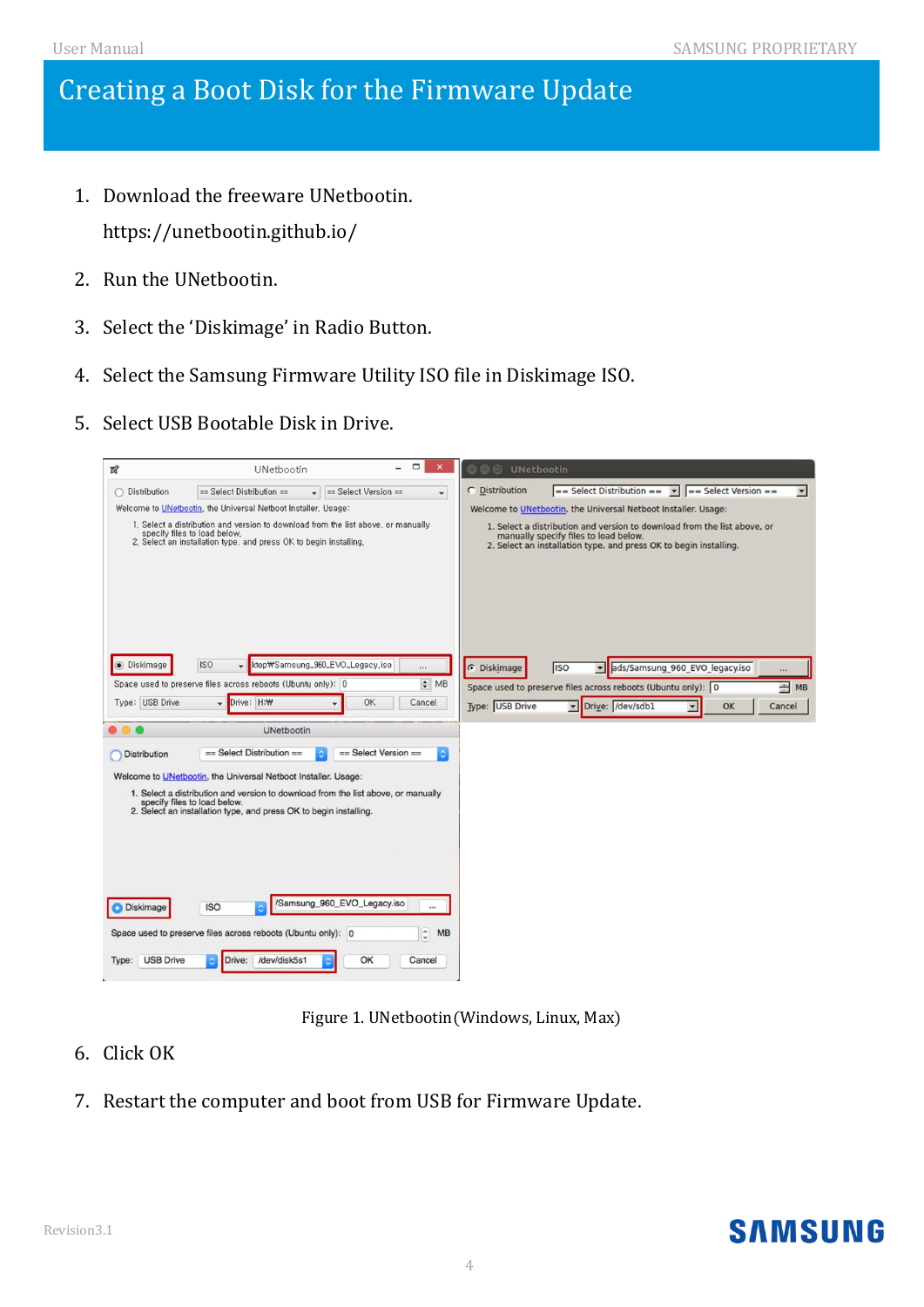#### Introduction

CAUTION: The following instructions are based on the assumption that a startup disk for Linux, the Samsung SSD Firmware Update Utility software, and the firmware data file are correctly installed on the USB Flash Disk.

1. Configure the USB Flash Disk as a primary booting device in the BIOS.

\* Note: If you are not sure how to set up your computer BIOS, please check the user manual of your computer system or motherboard.

- 2. Restart the computer in Linux mode with the USB Boot Disk.
- 3. Samsung Firmware Update Utility will be launched automatically.



Figure 2. Welcome banner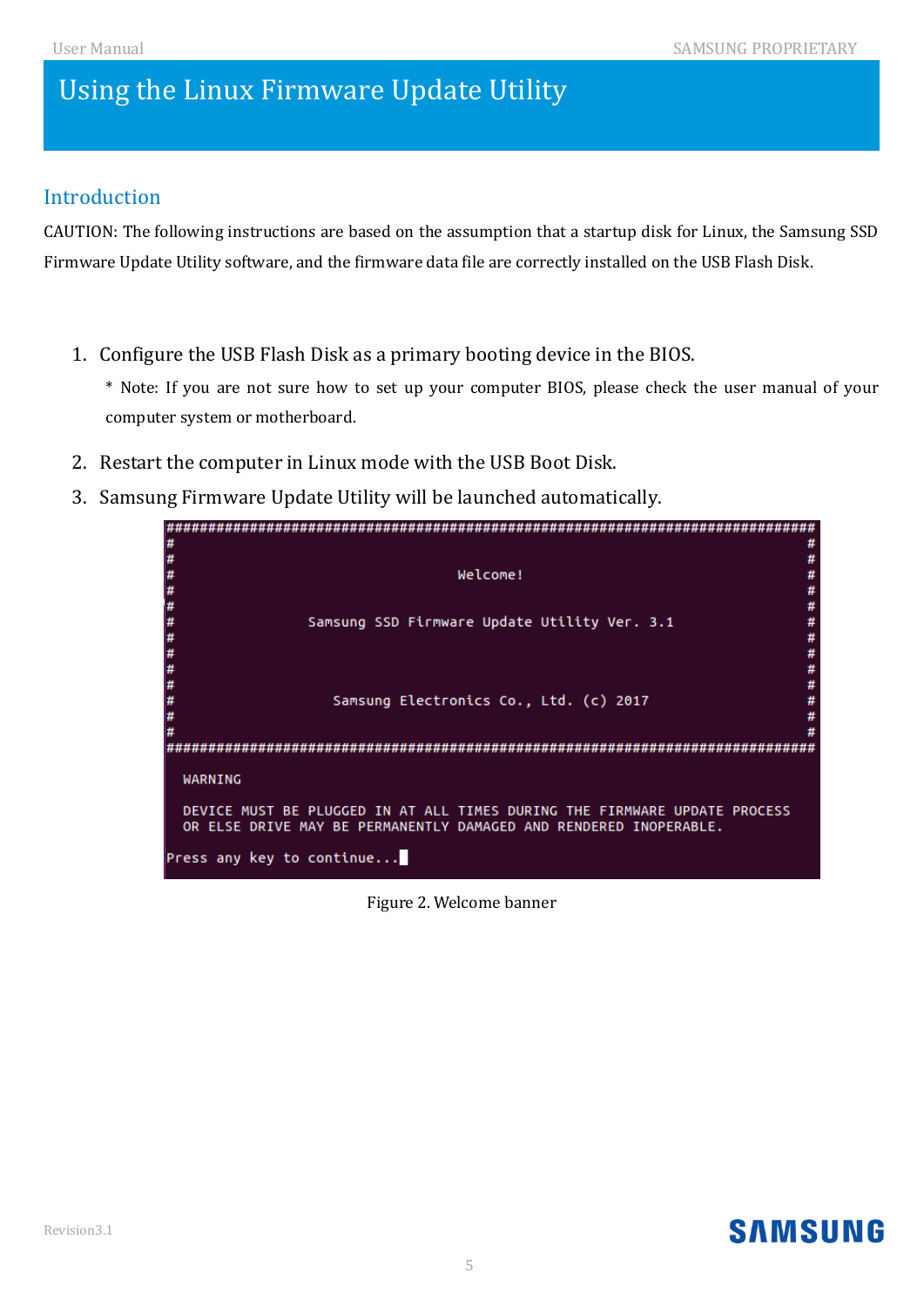4. This utility will automatically scan for connected SSDs, and the detected disk list will be displayed.

|                                              | Samsung Electronics                          |                                |                 |  |
|----------------------------------------------|----------------------------------------------|--------------------------------|-----------------|--|
|                                              | Samsung SSD Firmware Update Utility Ver. 3.1 |                                |                 |  |
|                                              | Samsung Electronics Co., Ltd. (c) 2017       |                                |                 |  |
|                                              |                                              |                                |                 |  |
|                                              |                                              |                                |                 |  |
| SCANNING<br>$-5 - 5 - 5 - 5 - 5 - 5 - 5 - 5$ |                                              |                                |                 |  |
|                                              |                                              |                                |                 |  |
|                                              | DISK(s) DETECTED                             |                                |                 |  |
|                                              | Drive Model                                  | Serial Number                  | Firmware        |  |
|                                              |                                              |                                |                 |  |
|                                              | Samsung SSD 960 EVO 250GB                    | 0123456789ABCDEF00001          | <b>1B70CXE7</b> |  |
|                                              | Samsung SSD 960 EVO 512GB                    | 0123456789ABCDEF0000  1B70CXE7 |                 |  |
|                                              |                                              |                                |                 |  |
|                                              |                                              |                                |                 |  |
| Press any key to continue                    |                                              |                                |                 |  |
|                                              |                                              |                                |                 |  |

Figure 3. Disk List

5. Press [Y] to confirm the firmware update process.

| Samsung Electronics<br>#<br>Samsung SSD Firmware Update Utility Ver. 3.1<br>Samsung Electronics Co., Ltd. (c) 2017 |  |
|--------------------------------------------------------------------------------------------------------------------|--|
| Drive: 1                                                                                                           |  |
| Serial Number : 0123456789ABCDEF0000<br>Model<br>: Samsung SSD 960 EVO 250GB<br>Firmware Version: 1B70CXE7         |  |
| Do you want to continue the firmware update? $[Y/N]$ : y                                                           |  |

Figure 4. Confirming the Firmware Update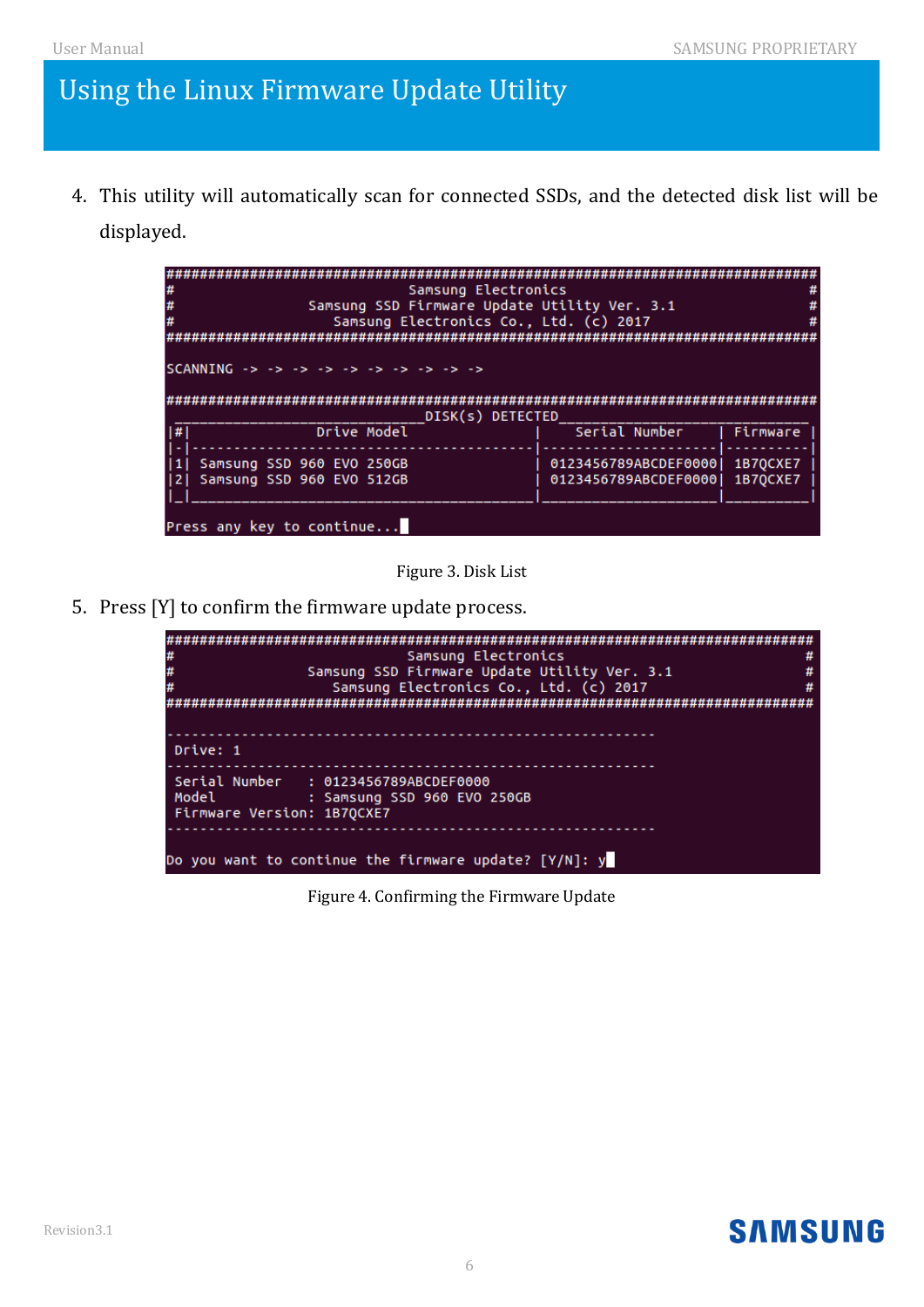6. Warning message will be displayed. Press [Y] if you read and accept the disclaimer and warning.

| Drive: 1                                                                                                                         |
|----------------------------------------------------------------------------------------------------------------------------------|
| Serial Number : 0123456789ABCDEF0000<br>Model : Samsung SSD 960 EVO 250GB<br>Firmware Version: 1B7OCXE7                          |
| o you want to continue the firmware update? [Y/N]: y                                                                             |
| WARNING                                                                                                                          |
| YOU MUST TAKE BACK UP OF ALL DATA ON THE DRIVE AS THE FIRMWARE UPDATE<br>WILL OR MAY CAUSE THE LOSS OF ALL THE PRE-EXISTING DATA |
| Please take backup of all the data on the disk before proceeding                                                                 |
| o you want to continue the firmware update? $[Y/N]:$ y                                                                           |

Figure 5. Warning message before starting the Firmware Update

- 7. A Completion message will be displayed.
- 8. If there are other SSDs can be updated, confirm message will be displayed. Press[Y] to confirm the firmware update on other SSD, and return to process 5. If not, Press[N] to proceed next step.



Figure 6. Select continue the update on next device or exit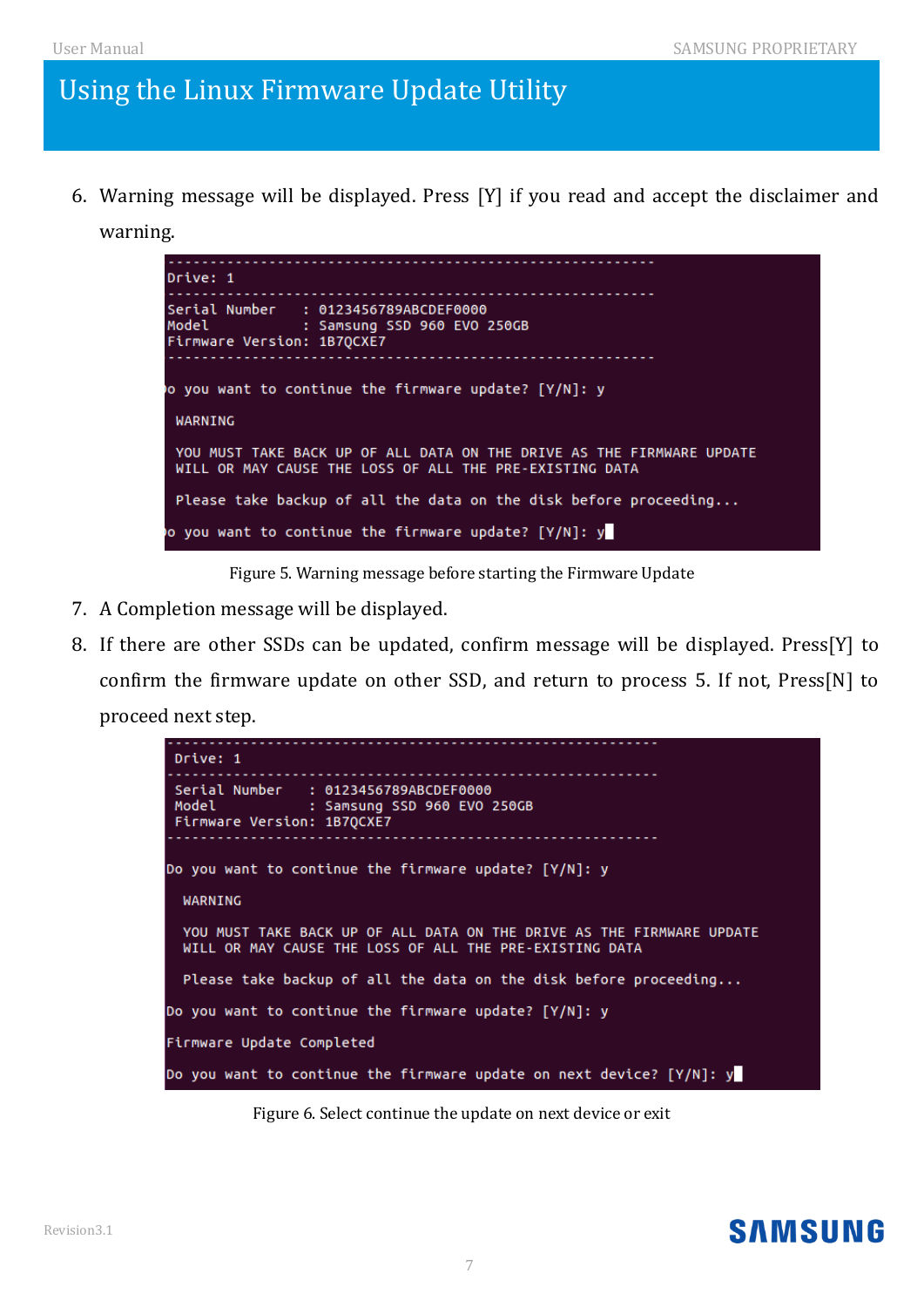9. Press any key to exit the software.



Figure 7. Exiting Samsung SSD Firmware Utility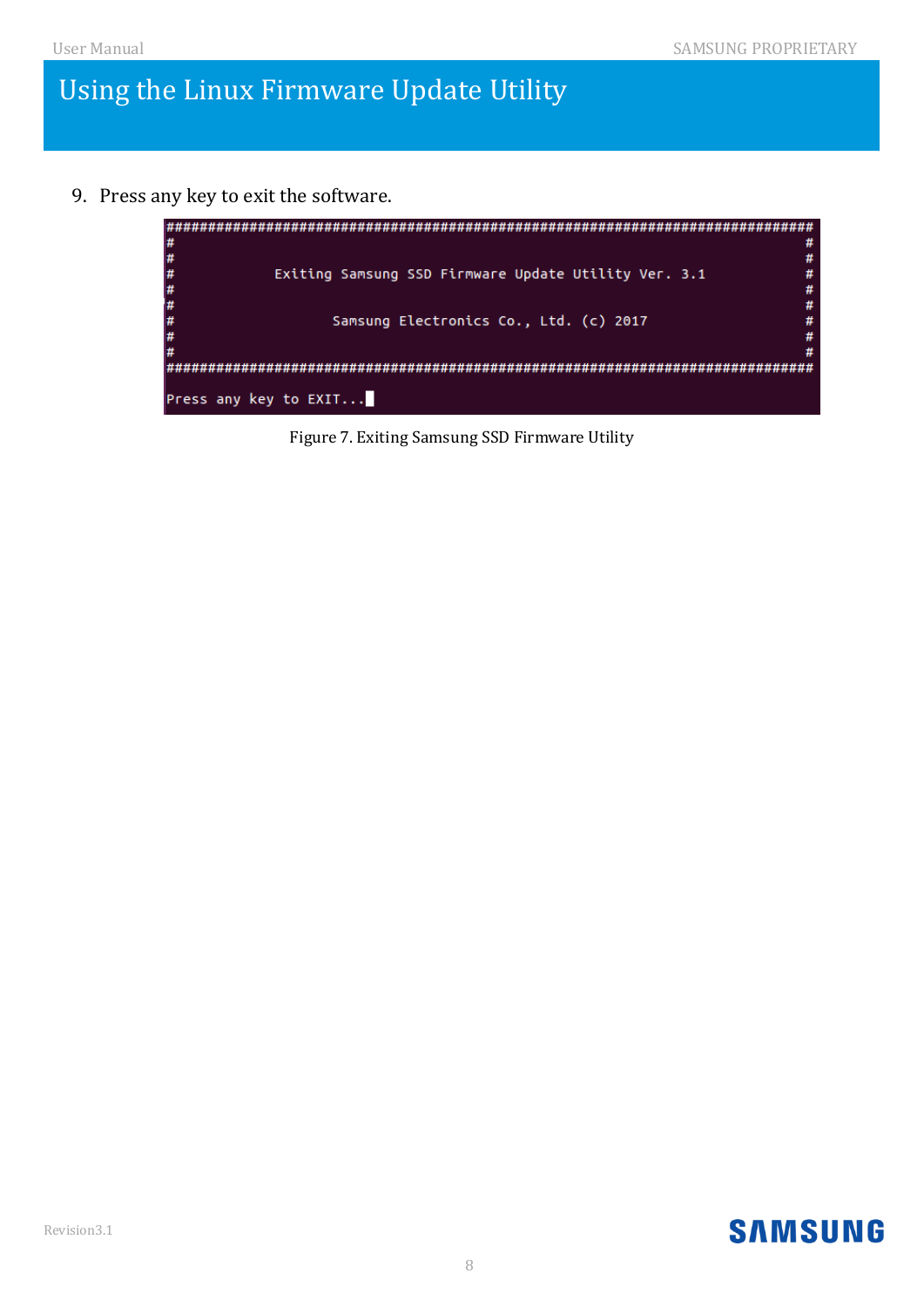## General Limitations

This chapter provides general information on the restrictions on the Samsung SSD Firmware Update Utility.

1. If SSDs are configured in RAID mode, this Firmware Update Utility cannot detect the SSDs, please disable RAID mode in the BIOS, and then update the firmware individually. After updating the firmware, you can reconfigure RAID mode in the BIOS.

2. If the capacity of the USB Disk is larger than 32GB, additional setup may be required due to the OS's file format policy.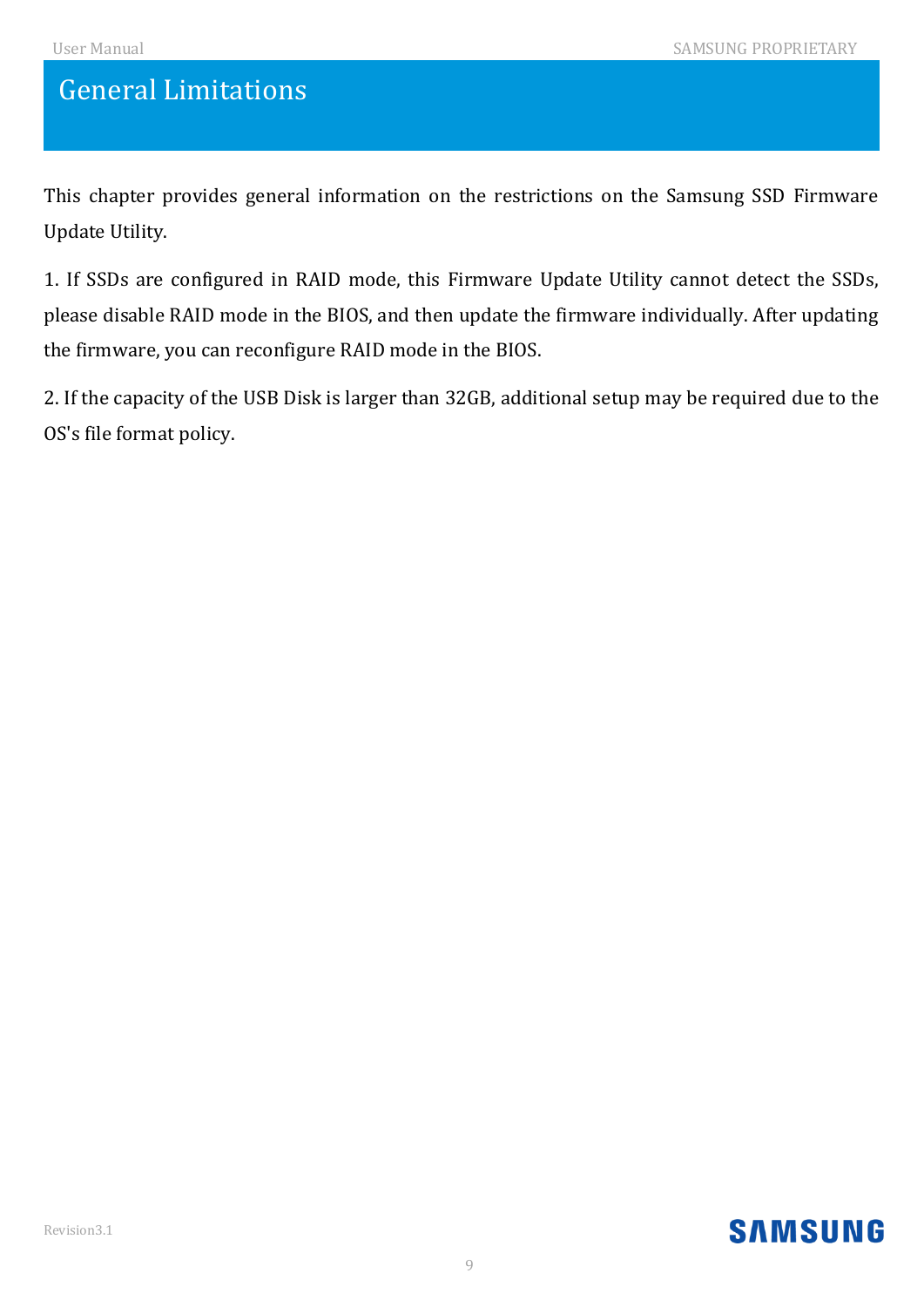## Glossary

#### **AHCI**

AHCI stands for Advanced Host Controller Interface. This specification enables communication with the ATA device. The AHCI mode must be enabled to use the Native Command Queuing (NCQ) function of the storage that supports the SATA interface or Hot Plugging (or Hot Swapping) function.

#### BIOS

BIOS is an abbreviation of Basic Input/output System. It is a semiconductor chip that is installed on the motherboard of all kinds of computer in order to store information about the system booting and setup. The BIOS can also be called the CMOS.

#### Boot Disk

The boot disk is a USB Flash Disk solution that allows the computer to restart in DOS mode, and includes the files related to Samsung SSD Firmware Update Utility.

#### **CMOS**

CMOS stands for Complementary Metal Oxide Semiconductor. The CMOS is a semiconductor chip that is installed on the motherboard of all kinds of computer, in order to store information about system booting and setup. The CMOS can also be called the BIOS.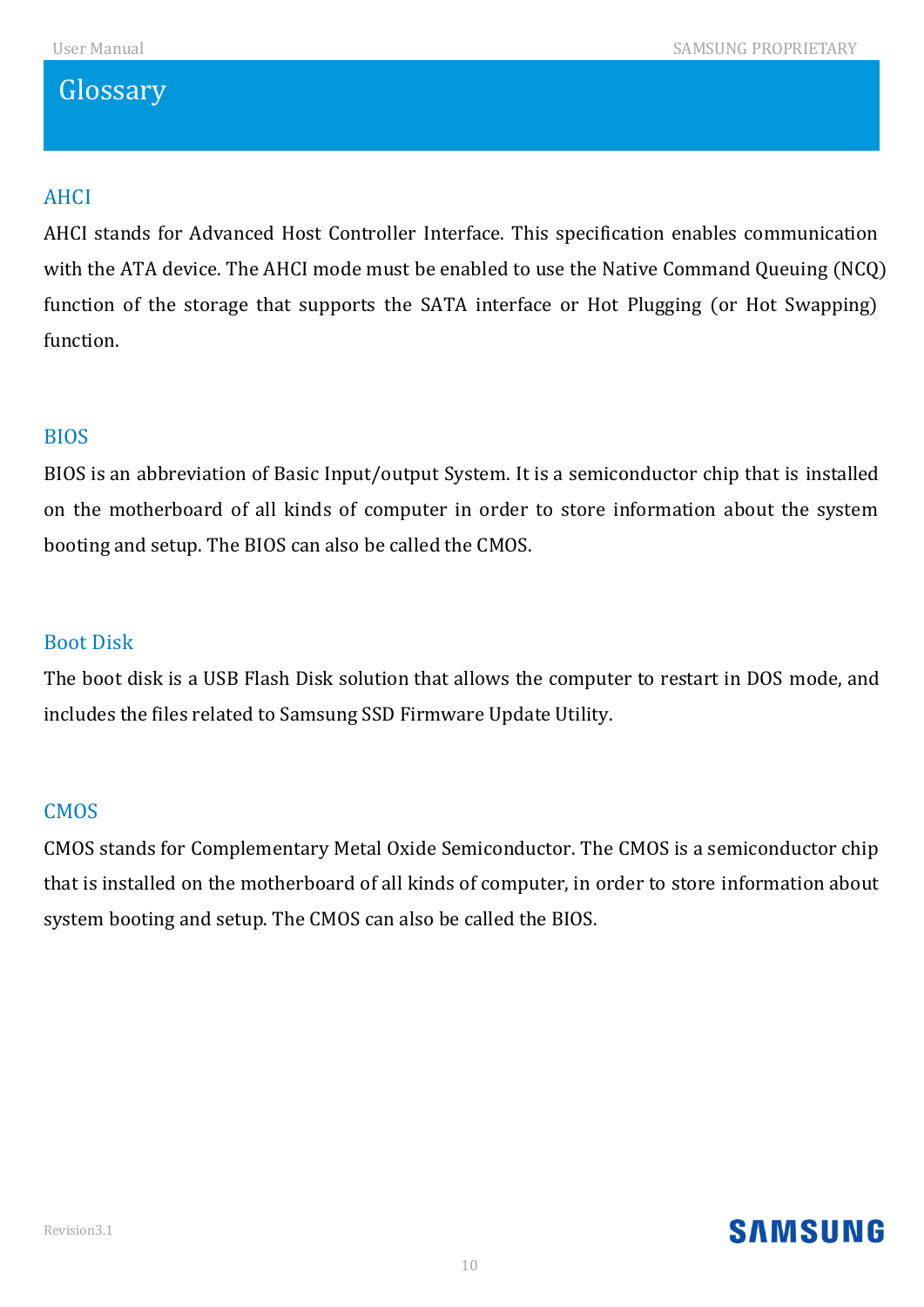## Glossary

#### Firmware

The firmware is software stored in a specific hardware device, which includes an embedded OS and commands for operating the relevant devices. In general, a separate semiconductor chip is installed in the relevant device, and software is stored in the firmware chip. Manufacturers may provide updated firmware in order to improve performance and quality. When this is the case, either experts or users can update the firmware.

#### RAID

RAID stands for Redundant Array of Independent Disks. RAID technology provides increased storage functions, capability, and reliability. In general, data stored in a RAID system is distributed across the multiple drives in the computer system. There are several ways to configure the drives (disks), in a system called "RAID levels".

#### SATA

SATA, an abbreviation of Serial Advanced Technology Attachment, sometimes called serial ATA. SATA is one of the computer interface types primarily designed for data transfer between computer storage types (HDD, ODD, SSD etc.). It supports fast data transfer with a disk drive directly incorporated into a drive controller. The SATA interface provides functions such as Hot Plugging and NCQ.

#### NVMe

The abbreviated form of the Non-Volatile Memory Express. Being changed in the Non-Volatile Memory Host Controller Interface(NVMHCI). NVMe means SSD equipped through PCI Express Bus.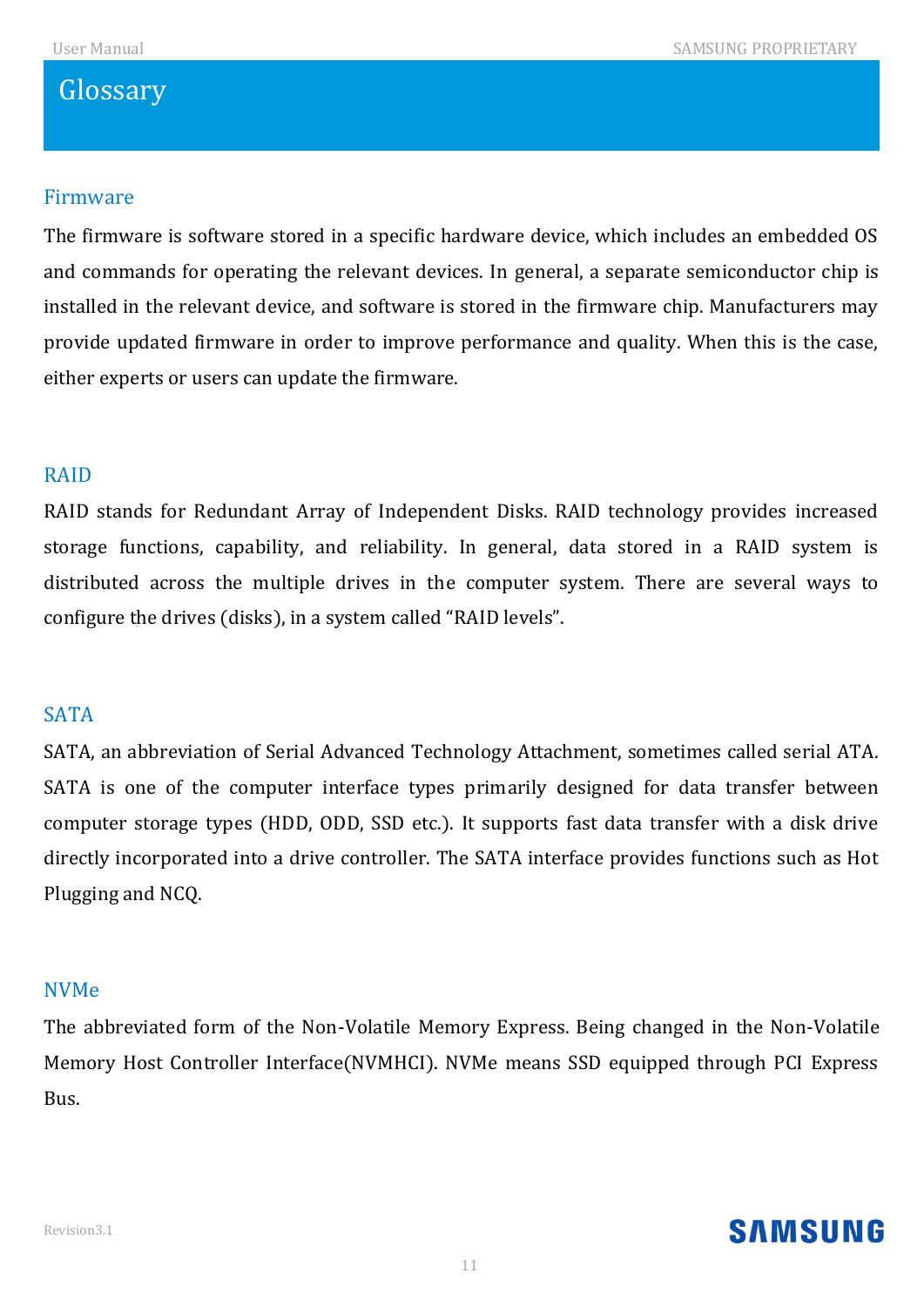## Glossary

#### SSD

Solid State Drive, or SSD, is an innovative data storage device which delivers high performance, reliability, and quality by using NAND Flash memory.